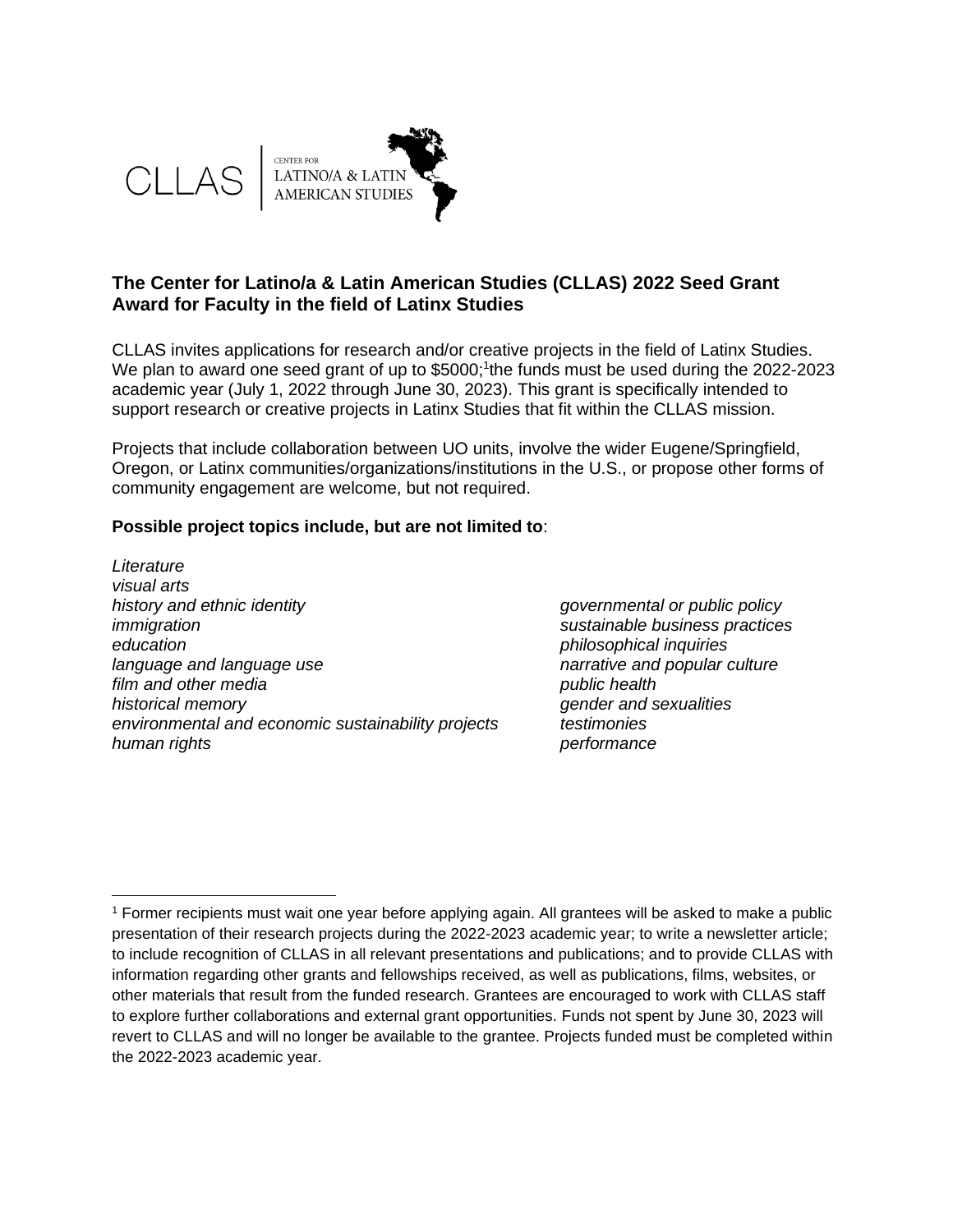## **Criteria for Application:**

- 1. CLLAS welcomes research or creative projects specifically in the field of Latinx Studies.
- 2. The research project may be individual or collaborative. We understand "collaborative" to mean any interdisciplinary work carried out by two or more faculty members from different UO units or faculty planning to work with a community organization. People who have already been in conversation or are currently working together are encouraged to apply. We suggest that applicants demonstrate their collaborative track record and list specific activities or events they have carried out jointly in the past, such as planning a conference, team teaching, working on a research project, or sitting on a project committee together. We would also like to encourage new collaborations and urge those who have not worked together previously to carefully demonstrate how they will accomplish their collaboration.
- 3. Preference will be given to research projects that align with the current CLLAS theme: *Human and Environmental Crises in the Americas.* For more information go to https://cllas.uoregon.edu/themes/2021-23-theme/
- 4. Applicants should demonstrate how their project either builds on work already begun or describe how they plan to use this grant to leverage future resources. Other secured and potential funding sources should be included in the budget proposal.
- 5. Grantees will be asked to give a public presentation on their research during the following academic year. Additionally, grantees will be asked to specify what kinds of concrete results their project will produce in one to two years, including research results, creative products, educational materials, etc.
- 6. If the research will be conducted under COVID restrictions, please explain how you are planning to accomplish your research plan. This explanation does not count towards the proposal word count. Please add explanation as a footnote or cover letter.

# **APPLICATION PROCESS**

**Application Deadline: 12:00 p.m. (noon), Friday, April 1, 2022** Applicants will be notified by May 6, 2022.

### **Applications should include:**

1. A **cover letter** that includes a summary of the project and the amount of the request up to \$5000. Contact information for all applicants should be included.

- 2. A **proposal/description of the project** (maximum 1000 words). Include the following:
	- Full description of research and/or creative project topic and planned activities for the grant period.
	- Significance of the research and/or creative project, and explanation of how it fits and contributes to Latinx Studies.
	- Explain how the research and/or creative project contributes to our current two-year theme *Human and Environmental Crises in the Americas. (*https://cllas.uoregon.edu/themes/2021-23-theme/*).*